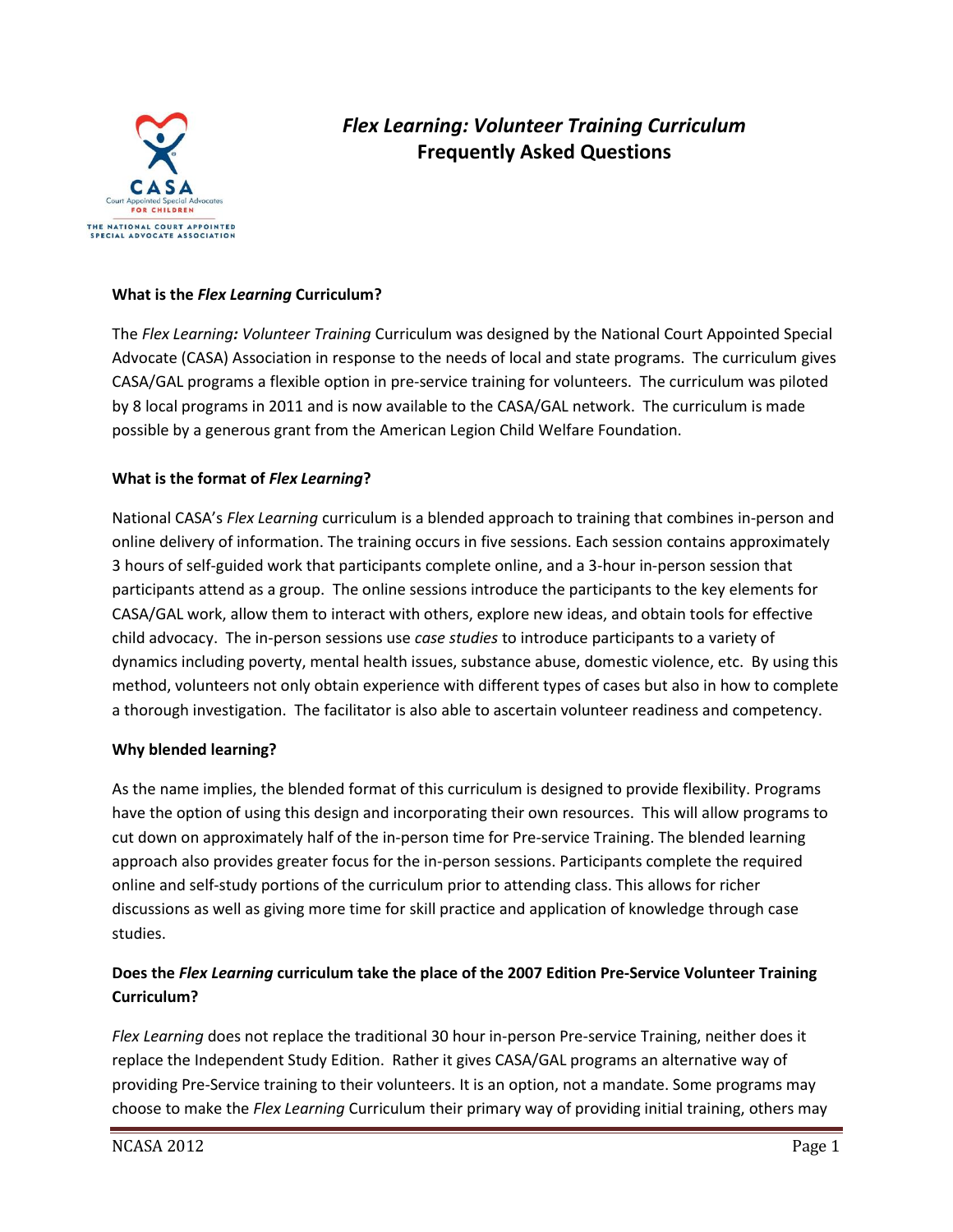use both the traditional and *Flex Learning* approaches, and still others may opt not to use the *Flex Learning* Curriculum at all.

# **Are there content differences between the** *Flex Learning* **Curriculum and the 2007 Volunteer Pre-Service Training Curriculum?**

The *Flex Learning* Curriculum covers the same National CASA Standards-required topics as the existing pre-service curriculum. Some of the activities and information are straight from the 2007 edition, other activities and ways of conveying information are new. In particular, a large portion of the in-person classroom time is dedicated to case studies which provide opportunities for dialogue and application of new knowledge. Because of these significant differences, the chapters of the two curricula do not directly correspond and cannot be used interchangeably.

# **How do the online and self-study portions of the** *Flex Learning* **Curriculum work?**

The online work uses a Learning Management System (LMS) called Moodle. Moodle is the most commonly used LMS and it automates the administration, tracking, and reporting of the online portions of the training. It has become very popular among educators around the world as a tool for creating online web sites for their students. The Moodle vendor that National CASA uses is called Moodlerooms. Hear about the benefits of Moodle [here.](http://www.youtube.com/watch?v=OMYzsAurxHY&feature=BFa&list=PL9F9F9A9E76384AC4&lf=player_embedded) This will make it easy for facilitators to monitor their volunteers' participation.

For program that wish to offer the Flex Learning Curriculum they will need to contact National CASA in advance of their training schedule to request a course and select a date. A "course" will then be set up on National CASA's Moodle site. From this online Moodle course, volunteers will access curriculum materials including a printable Volunteer Manual that lays out step-by-step all of the online and selfstudy activities as well as activities and materials for the in-person sessions. Facilitators will also have the option of adding content that they will find useful during training.

# **Will the** *Flex Learning* **Curriculum save staff time?**

Although the in-class time is reduced to 15 hours, staff has additional responsibilities outside of that class time. The discussion forums, which are private for each class, must be monitored by a facilitator who makes sure that participants are respecting each other and answering questions fully. Facilitators will want to add their own thoughts to the discussions and answer any participant questions that arise. This mirrors what a facilitator would do in a classroom. Also Facilitators will need to confirm that participants are completing their work, as well as check participant responses in the final online case study. Additionally, monitoring online activities provides opportunities for evaluating the suitability of potential volunteers.

In short, the *Flex Learning* Curriculum gives staff more flexibility with their time, rather than an overall savings of time.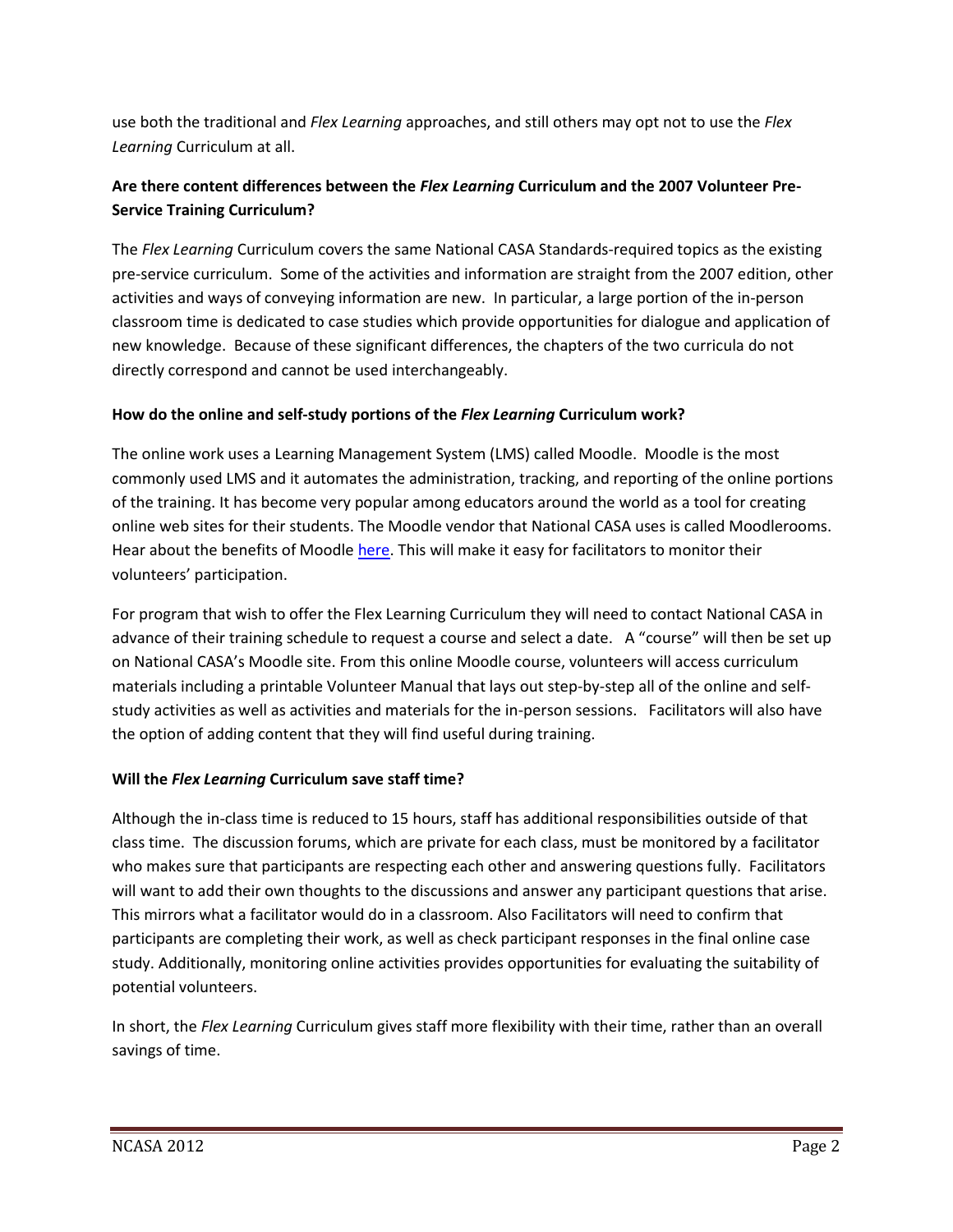#### **Is there a** *Flex Learning* **Facilitator Training?**

There is a two-part online *Flex Learning* Training of Facilitators (TOF). The first part, which is required, explains the logistics of using a Moodle course and tips for how to monitor online activity. The second session looks at case-study facilitation which is central to the in-person portions of the curriculum. The TOF for the2007 Edition of the Pre-service Training Curriculum is still pertinent as it covers the key elements for facilitation, adult learning principles, and skills applicable to overall effectiveness of CASA Volunteers. National CASA's TOF can be adapted per a program's request to include activities specific to the *Flex Learning* Curriculum.

Please check th[e NCASA Training Calendar](http://www.casaforchildren.org/site/c.mtJSJ7MPIsE/b.5466241/k.B36C/Calendar_of_Events.htm) to learn of upcoming dates for these training sessions.

# **Is it mandatory for staff to participate in the** *Flex Learning* **Facilitator Training before implementing the curriculum?**

Session one (see above) of the online TOF will be required for those charged with facilitating the *Flex Learning* Curriculum. Those completing the Facilitator Training will then be designated as facilitators for their Moodle course giving them the ability to monitor students and, if needed, add additional local materials. Also, it is advisable that facilitators have previously completed National CASA's TOF for the core Volunteer Curriculum and are well grounded in principles of adult education and group facilitation.

#### **What does a program need to do to participate in the** *Flex Learning* **Curriculum?**

Programs interested in participating in the *Flex Learning* Curriculum should review the Flex Learning Curriculum Program Readiness Checklist in order to assess their program's readiness to offer this option to their volunteers. Programs can then complete the *Flex Learning* Request Form which will ask for the program's preferred training dates. After the training dates have been approved by National CASA and the program pays a flat course fee of \$75 per course of up to 15 participants (\$75 ÷ 15 = \$5 per person), it sends in a completed *Flex Learning* Student Roster. Once all items are received, a Moodle course will be set up for the program and links and instructions will be sent to the program contact.

Please note:

- *Flex Learning* materials including Facilitator and Volunteer Manuals are available for member programs to download from the *State and Local Programs* section of the National CASA webpage (login is required). The link to the National CASA Moodle site will be provided once a program has completed the request process as detailed above.
- *Flex Learning* Request Forms must be submitted at least 2 months in advance of requested training dates.
- A separate *Flex Learning* Request Form must be completed for each *Flex Learning* course being requested.
- The number of *Flex Learning* courses running at any given time is limited, therefore, requests will be approved on a first come, first serve basis. To meet the needs of the entire CASA/GAL Network, the number of courses that a single state or local program offers per year may be limited.